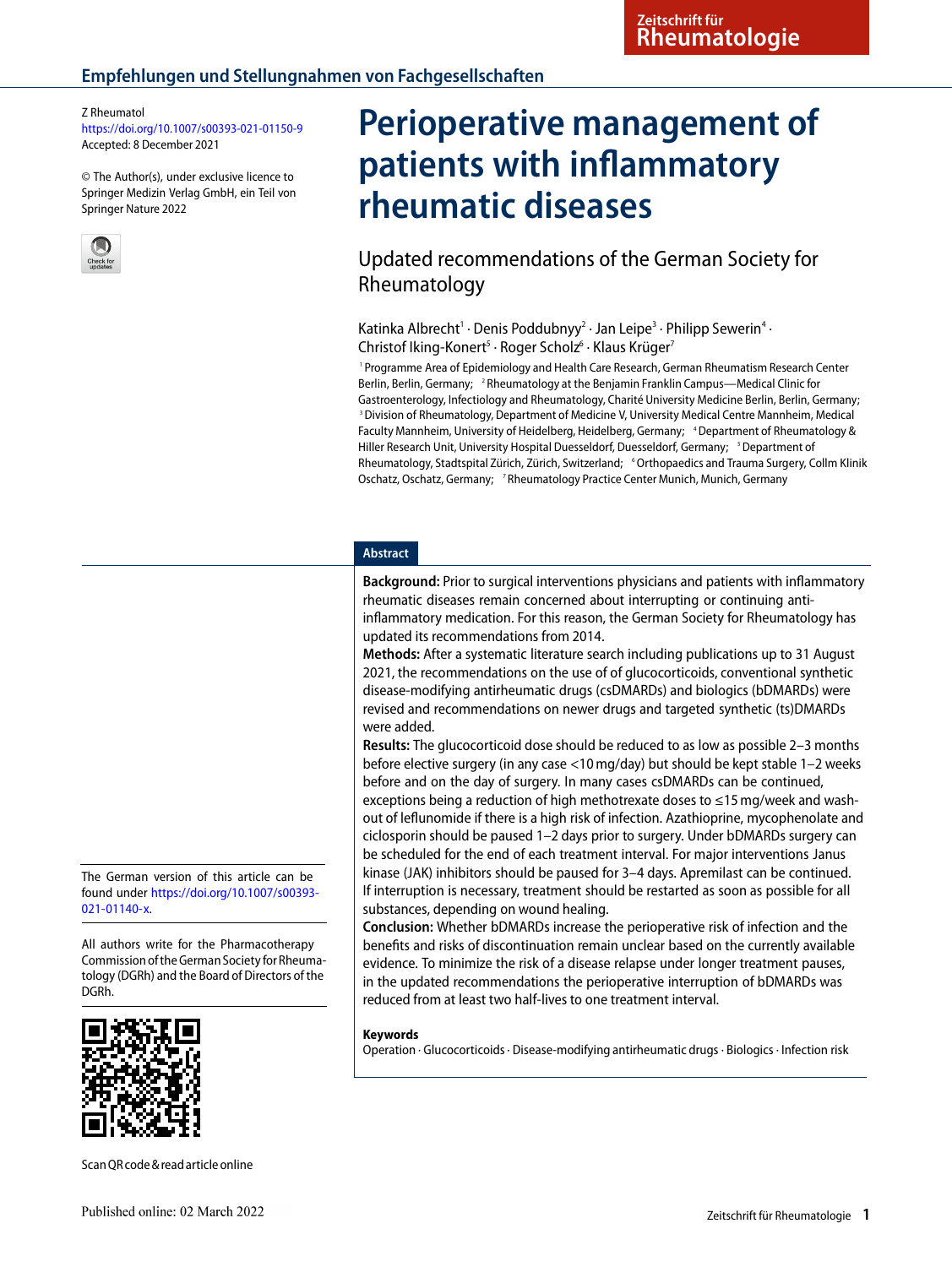# **Empfehlungen und Stellungnahmen von Fachgesellschaften**



<span id="page-1-0"></span>**Fig. 1** < Systematic literature search on perioperative therapy for inflammatory rheumatic diseases. Searches used the PICOS(population, intervention, comparison, outcome, study design) search strategy. RCT randomized controlled trial

The perioperative management of patients with inflammatory rheumatic diseases remains a complex challenge due to the variety of immunosuppressive and immunomodulatory therapies currently used. Data from the national database of the German Collaborative Arthritis Centers show that the number of patients with rheumatoid arthritis (RA) requiring surgical joint interventions has decreased by more than 50% over the past 20 years [\[1\]](#page-8-0). Nevertheless, rheumatology patients may still require a number of other orthopedic and surgical interventions, thus raising the question of perioperative continuation or pausing of anti-inflammatory therapy. This important interdisciplinary topic is relevant to both rheumatological and surgical care.

In 2014, the German Society for Rheumatology (Deutsche Gesellschaft für Rheumatologie, DGRh) formulated recommendations on perioperative procedures for patients with inflammatory rheumatic diseases, including recommendations regarding perioperative interruption or continuation of each of the

conventional synthetic disease-modifying antirheumatic drugs (csDMARDs) and biologic DMARDs (bDMARDs) [\[2\]](#page-8-1). Since then, additional agents not covered by previous recommendations, including targeted synthetic DMARDs (tsDMARDs) such as Janus kinase (JAK) inhibitors and the phosphodiesterase (PDE)4 inhibitor apremilast as well as some interleukin (IL) blockers, have been approved and are being used as new treatments for rheumatic diseases. The perioperative use of these newer agents was discussed in a 2017 literature review [\[3\]](#page-8-2). International recommendations for the perioperative management of hip and knee replacements in patients with RA, axial spondyloarthritis, psoriatic arthritis, and systemic lupus erythematosus were published in 2017 joint guidelines from the American College of Rheumatology (ACR) and the American Association of Hip and Knee Surgeons [\[4\]](#page-8-3). These guidelines were reviewed in 2020 [\[5\]](#page-8-4). The European League Against Rheumatism (EULAR) has not published any recommendations to date. Therefore, the DGRh commissioned the Pharmacotherapy Committee to update the national recommendations on perioperative DMARD therapy.

## **Methods**

A systematic literature search was conducted for the period from 01 May 2013 (end of the systematic literature review of the previous recommendations) to 31 August 2021. Inclusion criteria are listed in **D** Fig. [1](#page-1-0). The following substances were considered: glucocorticoids (GCs), csDMARDs (methotrexate [MTX], leflunomide, sulfasalazine, hydroxychloroquine, azathioprine, cyclosporin A, mycophenolate, cyclophosphamide), tumor necrosis factor (TNF) inhibitors (adalimumab, certolizumab, etanercept, golimumab, infliximab), the T-cell costimulation blocker abatacept, the B-cell depletor rituximab, IL-1 inhibitors anakinra and canakinumab, IL-6 receptor inhibitors sarilumab and tocilizumab, IL-17 inhibitors ixekizumab and secukinumab, IL-23 (and IL-12/23) inhibitors guselkumab and ustekinumab, the B-lymphocyte stimulator (BLyS) inhibitor belimumab, JAK inhibitors (barici-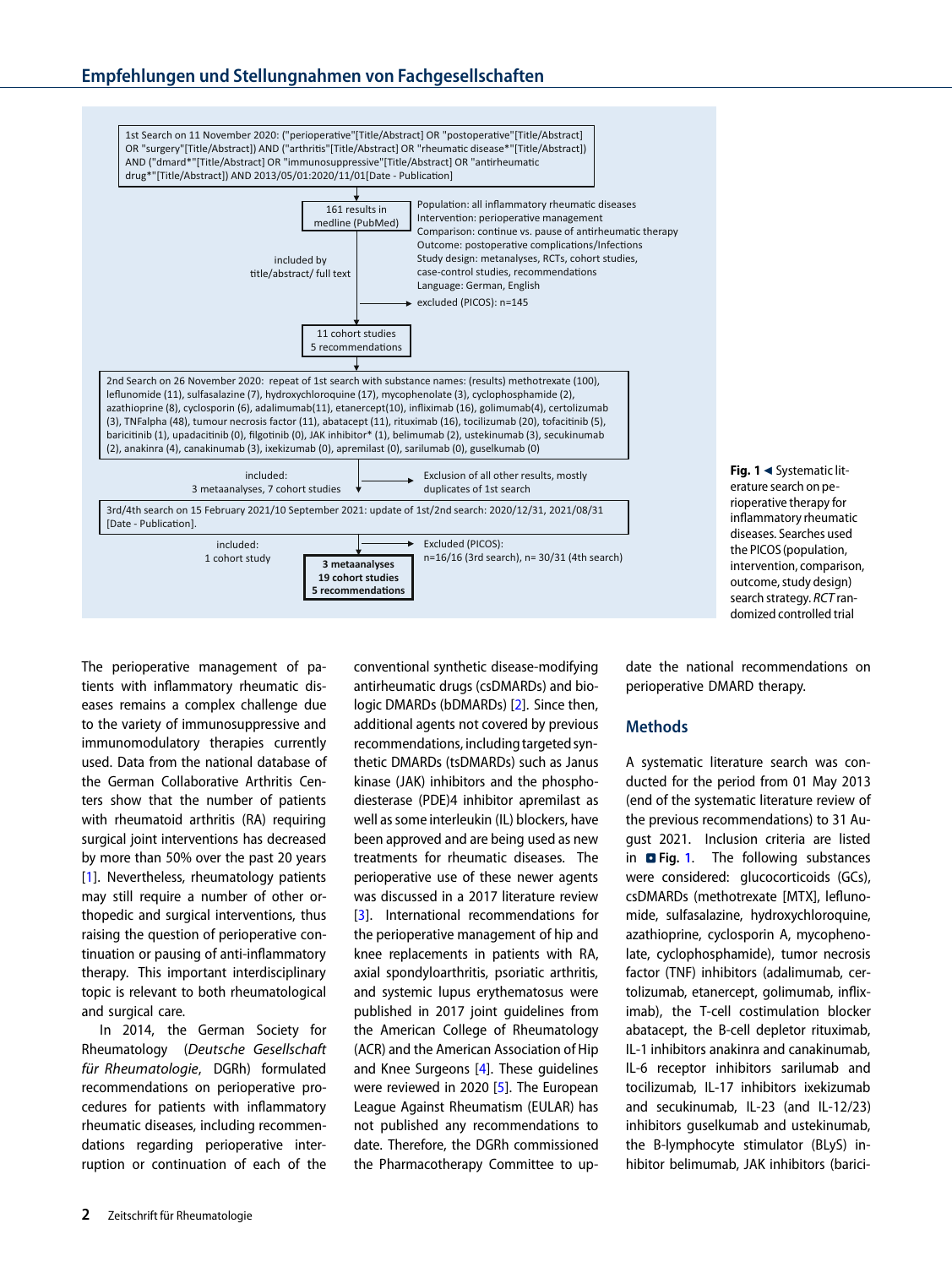<span id="page-2-0"></span>

| <b>Table 1</b> Factors influencing the risk of pe-<br>rioperative infections. (Modified according<br>to $\lceil 3 \rceil$ |  |  |
|---------------------------------------------------------------------------------------------------------------------------|--|--|
| Inflammatory rheumatic disease                                                                                            |  |  |
| Current disease activity, disease duration/<br>progression, severity, GC requirement<br>$>10$ mg                          |  |  |
| Patient-related factors                                                                                                   |  |  |
| Older age, male gender, smoking, alcohol<br>consumption, malnutrition                                                     |  |  |
| Comorbidities including anemia, obesity,<br>diabetes, chronic lung diseases                                               |  |  |
| <b>Previous infections</b>                                                                                                |  |  |
| Skin lesions, skin contamination, psoriatic<br>plaques                                                                    |  |  |
| Surgical procedure                                                                                                        |  |  |
| Type, size, duration, localization                                                                                        |  |  |

tinib, filgotinib, tofacitinib, upadacitinib), and the PDE4 inhibitor apremilast. Three meta-analyses, 19 cohort studies, and five recommendations were included. The identified publications were assigned to the therapeutic substances and compared with the previous German and international recommendations. The previous German and ACR recommendations were selected as reference recommendations and checked for congruence. From these and the newly added literature, the recommendations were updated and formulated by consensus. Ten commission members rated each core recommendation with their agreement or disagreement and the degree of agreement on a numerical rating scale (degree  $0 =$  disagree, degree 10 = fully agree). The recommendations were reviewed and approved by the Executive Board of the DGRh.

# **General recommendations**

Patients with inflammatory rheumatic diseases may have an increased risk of perioperative infections [\[6\]](#page-8-5). The individual risk of complications largely depends on the condition of the underlying rheumatological disease (**D** Table [1](#page-2-0)). Higher disease activity, longer disease duration, and a more severe disease course contribute to a higher risk of infection, whereas well-controlled disease is associated with a lower risk of infection and with a lower requirement for GCs.

For elective surgery, the rheumatic disease should be controlled in advance to the greatest extent possible, including the use of bDMARDs, if needed. Smoking, alcohol consumption, and malnutrition increase the risk of complications; these contributors should also be addressed in advance. Comorbidities, especially previous infections, obesity, diabetes mellitus, anemia, and chronic lung disease are other risk factors that can be modified by prior optimization (e.g., body mass index <40 kg/m<sup>2</sup>, HbA1c <7%, transfusion) before elective surgery [\[6\]](#page-8-5). The management of osteoporosis, which is common in rheumatic diseases, should also be optimized, as concomitant osteoporosis increases the risk of position-related fractures and may reduce the stability of osteosyntheses [\[7\]](#page-8-6). Further, preoperative treatment of skin lesions and measures to limit skin contamination with Staphylococcus or Streptococcus spp. may reduce the risk of germ transmission [\[6\]](#page-8-5).

# » Inflammatory rheumatic diseases carry an increased risk of perioperative infections

Prior periprosthetic infections constitute a substantial risk factor for future prosthetic infections. In patients who had an infected prosthesis after knee or hip replacement, the risk of re-infection with another arthroplasty at a different joint was increased threefold in a case-control study, suggesting that these patients re-quire special caution [\[8\]](#page-8-7). Because bacterial contamination is to be expected in oral surgical procedures, antibiotic prophylaxis is recommended [\[9\]](#page-8-8). In this case, the immunomodulatory and immunosuppressive effects of antirheumatic therapy on infection risk and wound healing are considered higher than in aseptic surgery, so a discontinuation of treatment may also be reasonable [\[10\]](#page-8-9).

## **Overarching recommendations**

The working group fully agreed with the overarching recommendation that the decision on whether and for how long to pause antirheumatic therapy during elective surgery needs to be made depending on the individual risk of infection and the risk of a disease flare. Urgent or emergency surgery should be

performed promptly or immediately regardless of ongoing DMARD therapy. To minimize the risk of relapse, interruption of antirheumatic therapy should be as brief as possible and therapy should be restarted as soon as wound conditions are stable (**D** Table [2](#page-3-0)). In patients with high rheumatic disease activity, elective surgery should not be performed until stabilization of the rheumatic disease has been achieved.

# **Recommendations for specific therapeutic agents**

The available evidence for all recommendations must be classified as low and is mainly based on retrospective studies or, in the absence of data, on expert opinion.

# **Glucocorticoids**

Recent larger studies [\[11–](#page-8-10)[14\]](#page-8-11) confirm data underlying previous recommendations [\[15,](#page-8-12) [16\]](#page-8-13) indicating a dose-dependent increased risk of perioperative complications, especially infections, with GCs. A retrospective study based on health insurance data from 10,923 RA patients undergoing elective knee or hip replacement showed that the risk of infections leading to hospitalization within 30 days postoperatively was significantly higher in patients receiving 5–10 mg prednisone equivalent/day (OR 1.32) and >10 mg/day (odds ratio [OR] 2.10) compared to patients not receiving GC therapy. The risk of prosthetic joint infections within 1 year was numerically higher for patients treated with 5–10 mg prednisone equivalent/day (hazard ratio [HR] 1.36) and significantly higher for >10 mg/day (HR 1.86) [\[11\]](#page-8-10). Supplementary data from a methodologically comparable study of 10,483 RA patients undergoing other major surgeries (hip fracture osteosynthesis, abdominal/pelvic or cardiac surgery) showed significantly increased risks in terms of adjusted 90 day mortality and 30-day re-hospitalization with GC 5–10 mg/day (OR 1.41 and OR 1.26) and >10 mg/day (OR 1.64 and OR 1.60) [\[12\]](#page-8-14). In a Danish registry-based cohort study, GC was also identified (in addition to increased disease activity) as a risk factor for mortality after knee/hip replacement (HR 2.87) [\[13\]](#page-8-15). In another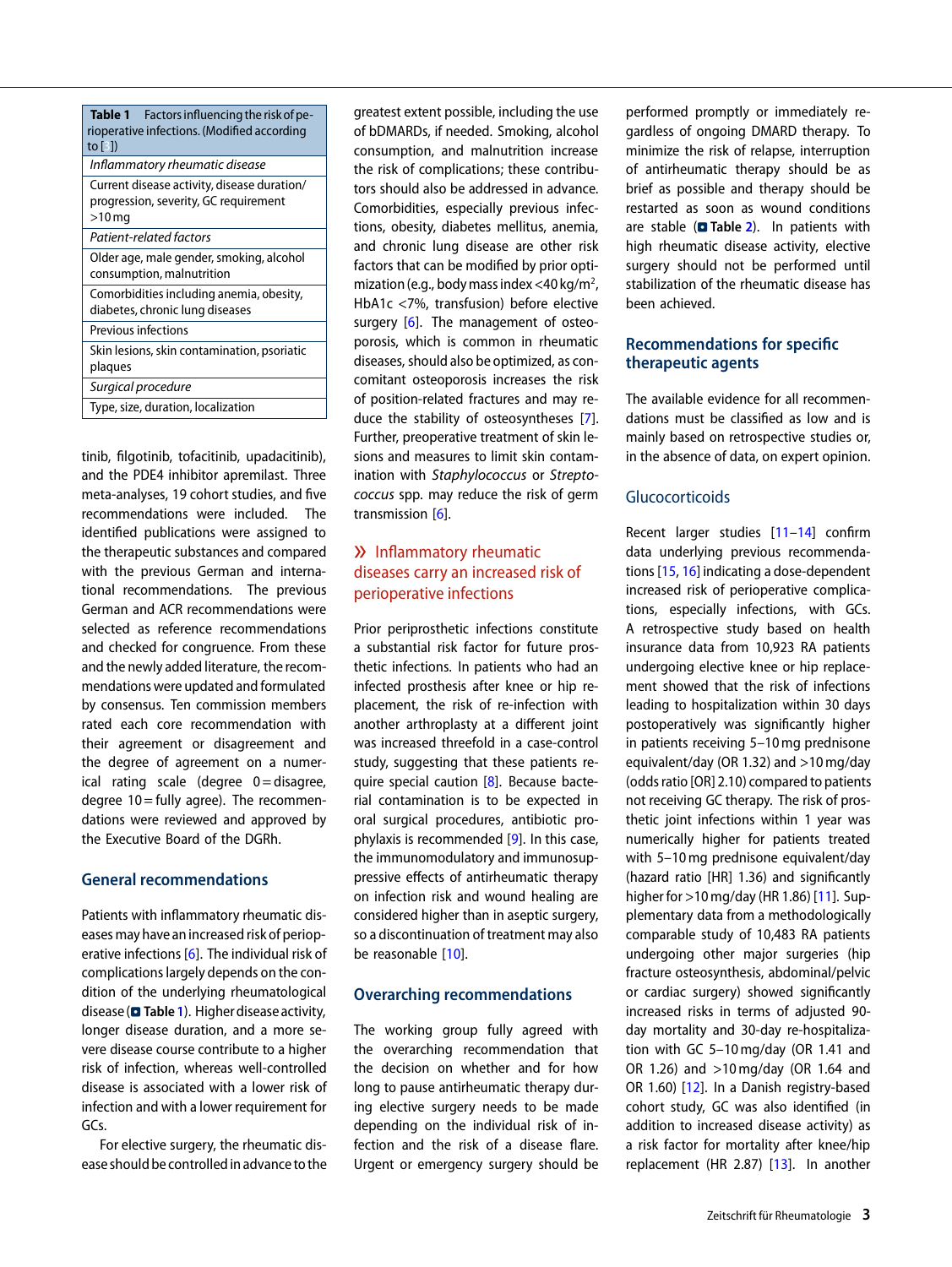# **Empfehlungen und Stellungnahmen von Fachgesellschaften**

<span id="page-3-0"></span>

| Core recommendations for perioperative management of antirheumatic therapy<br>Table 2 |                                                                                                                                                                                                                                                                                                                                                        |                          |         |                        |  |  |  |
|---------------------------------------------------------------------------------------|--------------------------------------------------------------------------------------------------------------------------------------------------------------------------------------------------------------------------------------------------------------------------------------------------------------------------------------------------------|--------------------------|---------|------------------------|--|--|--|
|                                                                                       |                                                                                                                                                                                                                                                                                                                                                        | LoE                      | Consent | Degree of<br>agreement |  |  |  |
| Overarching recommendations                                                           |                                                                                                                                                                                                                                                                                                                                                        |                          |         |                        |  |  |  |
| А.                                                                                    | In principle, when deciding whether and for how long to pause antirheumatic therapy perioper-<br>atively, the individual risk of infection (including older age, multimorbidity, previous infections)<br>should be weighed against the risk of a disease flare of the underlying rheumatic disease (highly<br>active or well adjusted, GC requirement) | $\overline{\phantom{0}}$ | 10/10   | 9.9                    |  |  |  |
| <b>B.</b>                                                                             | Urgent/emergency surgery should be performed promptly/immediately regardless of DMARD ther-<br>apy use                                                                                                                                                                                                                                                 | $\overline{a}$           | 10/10   | 10.0                   |  |  |  |
| C.                                                                                    | If therapy is interrupted perioperatively, all necessary antirheumatic therapies should be restarted as<br>soon as possible when there are no signs of infection and the wound conditions are normal                                                                                                                                                   | $\overline{\phantom{0}}$ | 10/10   | 9.9                    |  |  |  |
| D.                                                                                    | Treatment interruptions of antirheumatic drugs with a short half-life should not exceed 14 days, if<br>possible, in order to avoid disease relapse                                                                                                                                                                                                     | $\overline{\phantom{a}}$ | 10/10   | 9.5                    |  |  |  |
| Recommendations for specific drugs                                                    |                                                                                                                                                                                                                                                                                                                                                        |                          |         |                        |  |  |  |
| 1.                                                                                    | GCs should be reduced to the lowest possible dose in the 2-3 months before surgery, at least<br><10 mg prednisolone equivalent/day for elective surgery. Perioperatively, the GC dose should re-<br>main constant                                                                                                                                      | $\overline{4}$           | 10/10   | 9.2                    |  |  |  |
| 2.                                                                                    | MTX may be continued. If the dose is high (>20 mg/week), consider temporary dose reduction                                                                                                                                                                                                                                                             | $\overline{4}$           | 10/10   | 9.6                    |  |  |  |
| 3.                                                                                    | Leflunomide can be continued if the risk of infection is low. If the risk of infection is high, lefluno-<br>mide should be "washed out" (eliminated at an accelerated rate) preoperatively                                                                                                                                                             | 3.5                      | 10/10   | 9.4                    |  |  |  |
| 4.                                                                                    | Hydroxychloroquine and sulfasalazine may be continued perioperatively                                                                                                                                                                                                                                                                                  | $\overline{4}$           | 10/10   | 10.0                   |  |  |  |
| 5.                                                                                    | Azathioprine, cyclosporin A and mycophenolate should be paused 1-2 days before surgery. If the<br>risk of a relapse is high, therapy should be continued                                                                                                                                                                                               | 5                        | 10/10   | 9.4                    |  |  |  |
| 6.                                                                                    | TNF inhibitors, IL-1, IL-6, IL-17, IL-23, and IL-12/23 inhibitors, abatacept and belimumab should be<br>paused perioperatively during major elective surgery or when there is an increased risk of infection,<br>and surgery should be scheduled at the end of the respective therapy interval (except for anakinra,<br>see 7)                         | $\overline{4}$           | 10/10   | 9.7                    |  |  |  |
| 7.                                                                                    | With anakinra, a 1-2-day break before surgery is sufficient                                                                                                                                                                                                                                                                                            | 5                        | 10/10   | 9.8                    |  |  |  |
| 8.                                                                                    | Elective surgery under rituximab can be scheduled 4 months after the last infusion and at least<br>4 weeks before the next infusion                                                                                                                                                                                                                    | 5                        | 10/10   | 8.8                    |  |  |  |
| 9.                                                                                    | JAK inhibitors should be paused 3-4 days before surgery for major procedures                                                                                                                                                                                                                                                                           | $\overline{4}$           | 10/10   | 9.4                    |  |  |  |
| 10.                                                                                   | Apremilast can be continued                                                                                                                                                                                                                                                                                                                            | 5                        | 9/10    | 9.7                    |  |  |  |
|                                                                                       | The level of agreement ( $0 = no$ agreement, $10 = full$ agreement) is given as a mean value                                                                                                                                                                                                                                                           |                          |         |                        |  |  |  |

DMARD disease-modifying antirheumatic drugs, GC glucocorticoid, IL interleukin, JAK Janus kinase, LoE level of evidence according to the Oxford Centre for Evidence-Based Medicine [\[67\]](#page-10-0), MTX methotrexate, TNF tumor necrosis factor

retrospective analysis of 14,774 patients undergoing long-term GC therapy for various chronic conditions, significantly more perioperative complications, including wound infections, deep surgical infections, wound dehiscence, pneumonia, urinary tract infections, and re-hospitalization, were found in patients receiving GC compared with patients without GC according to a univariate analysis [\[14\]](#page-8-11).

# » There is a dose-dependent increased risk of perioperative infections

In summary, the studies show a dose-dependent increase in the postoperative risk of infection in patients treated with GCs. Starting at a dose of >10 mg prednisolone equivalent/day during the preoperative

period (usually the preceding 3 months), consistent, highly significant increases in risk were observed for postoperative infections and additional complications such as re-hospitalization and mortality. Based on these data, the GC dose should be as low as possible in the 3 months before elective surgery—less than 10 mg/day at least—if treatment of the inflammatory disease permits. Minimizing GC dose in the months before surgery may improve outcomes, and postponement of surgery may be appropriate in certain situations, especially in patients receiving high doses of GC. In elective surgery known well in advance, guideline-based adjustment of treatment to reduce or avoid GC in advance of surgery is desirable given the lower risk for csDMARDs and bDMARDs compared with GC >10 mg/day.

In contrast to long-term reductions in GC doses, a reduction of the risk by a short-term preoperative dose reduction has not yet been proven and current data do not support a recommendation to reduce the GC dose to ≤10 mg prednisolone equivalent/day a few days before surgery. Consequently, the GC dose that patients receive for their inflammatory rheumatic disease should be kept constant in the period immediately preceding surgery (approximately 1–2 weeks). Another concern regarding short-term preoperative GC dose reduction, which has also been addressed in previous recommendations  $[2-4]$  $[2-4]$ , is perioperative hemodynamic instability/hypotension due to adrenal insufficiency with a physiologically higher cortisol demand as a consequence of surgery-related stress. In this regard, it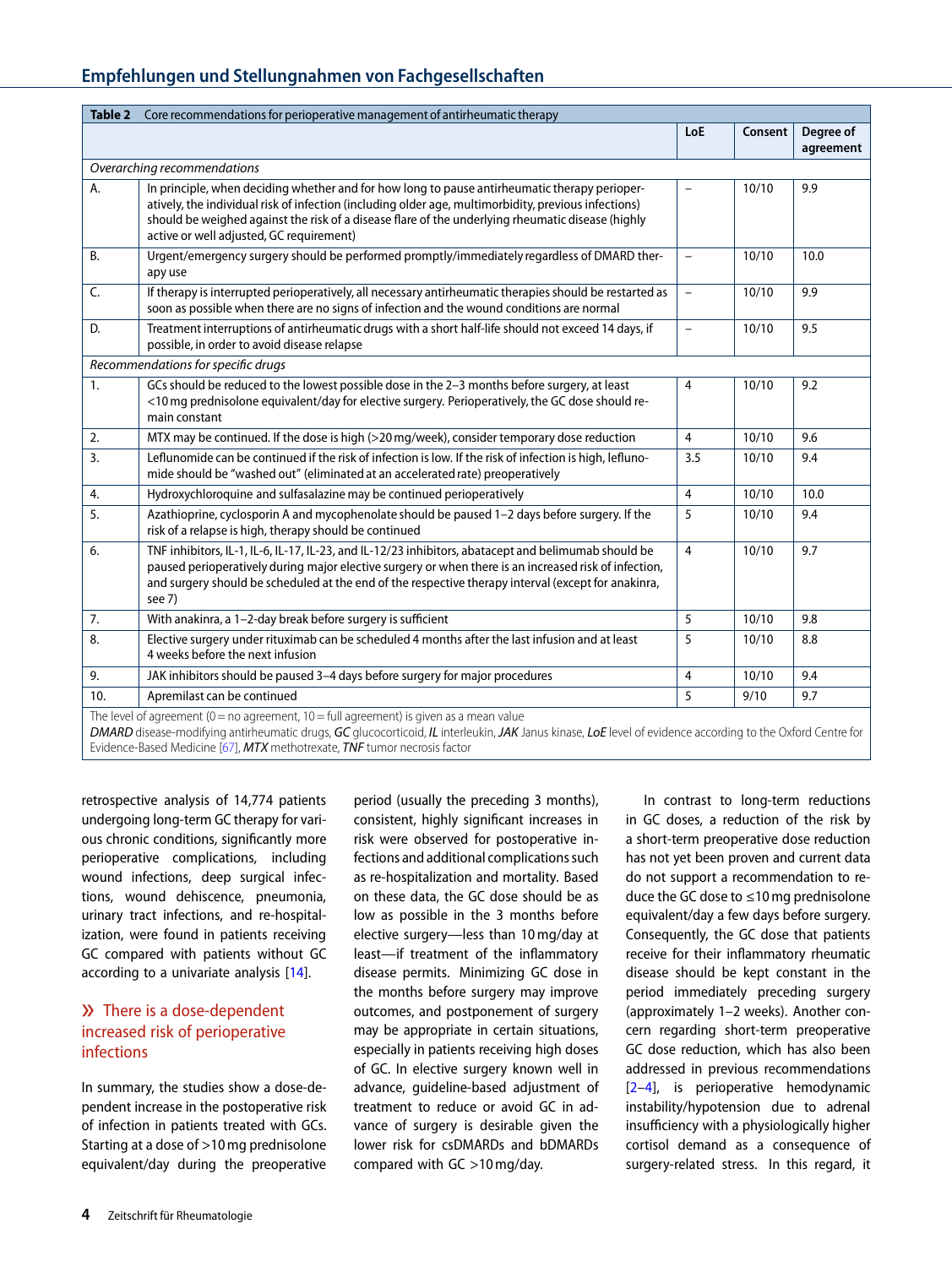can be further assumed that an increased supraphysiological perioperative dose ("stress prophylaxis," e.g., with hydrocortisone) is not necessary with continuous GC therapy up to 20 mg/day and, moreover, the measurement of cortisol levels is not helpful [\[17\]](#page-8-16). Patients should therefore receive only the usual GC daily dose on the day of surgery.

#### **Methotrexate**

For methotrexate (MTX), results are available from two randomized controlled trials that showed no increased (and even a decreased) risk of infection with MTX therapy in patients with RA undergoing orthopedic joint surgery [\[18,](#page-8-17) [19\]](#page-8-18). Similarly, patients with inflammatory bowel disease who underwent abdominal surgery showed no increased risk of postoperative complications (including infections and wound healing disorders) with existing preoperative MTX therapy [\[20\]](#page-9-0). Thus, treatment with MTX can be continued perioperatively. This also reduces the risk of worsening/relapse of the underlying disease [\[18\]](#page-8-17). The same is recommended by the American guidelineon perioperative useof drugs in patients with rheumatologic diseases [\[4\]](#page-8-3). However, it should be mentioned that high doses of MTX (>20 mg/week) have not been explicitly studied, so a temporary reduction of the dose to ≤15 mg/week should be considered. A postponement of the weekly injection can be considered if there are concerns about possible interactions or additive hepatotoxicity with drugs to be used perioperatively.

# Leflunomide

For leflunomide, the evidence for a risk of postoperative infections is not clear. While in one study leflunomide was not associated with an increased risk of infections after total joint arthroplasty in patients with RA [\[21\]](#page-9-1), another study showed an increased risk of wound healing disorders [\[22\]](#page-9-2). Because there are still no randomized controlled trials available, we remain with the pragmatic approach of the previous national guidelines [\[2\]](#page-8-1): continue leflunomide for a low risk of infection and minor procedures, but employ washout procedures for accelerated elimination (8 g

cholestyramine  $3 \times$  daily or 50 g activated charcoal powder  $4 \times$  daily for 5 days) for a high risk of infection or major procedures. Treatment can be restarted after appropriate wound healing. Due to a long halflife of up to 4 weeks and persistence of the active metabolite teriflunomide by enterohepatic recirculation for up to 2 years, simple discontinuation of leflunomide immediately before the planned procedure without a washout procedure is not advisable.

## Sulfasalazine

In a retrospective cohort study of 768 patients and 1219 elective procedures, sulfasalazine was associated with no increased risk of complications, including infections, but rather a decreased risk [\[23\]](#page-9-3). It can be assumed that sulfasalazine does not have a significant immunosuppressive effect and thus does not increase the risk of infection. Accordingly, the American recommendations also consider perioperative interruption unnecessary [\[4\]](#page-8-3). However, because of its relatively short half-life (6–8 h), sulfasalazine could be discontinued the day before surgery and restarted promptly after surgery if there are justified concerns about possible interactions and additive hepatotoxic effects.

## Hydroxychloroquine

There are still insufficient data on the perioperativemanagementof chloroquineand hydroxychloroquine; chloroquine is rarely used. Based on the rationale that these substances are not associated with potent immunosuppression, they can be continued perioperatively. In addition, the long half-life of 40–50 days argues against interruption. Perioperative continuation of hydroxychloroquine is also recommended in the American guideline [\[4\]](#page-8-3). However, in case of justified concerns regarding side effects or potential interactions (e.g., QT interval prolongation, especially at higher doses), a short-term perioperative interruption is also possible due to the immunological effect exceeding the half-life, without an immediate disease flare-up being expected.

## Azathioprine, cyclosporin A, mycophenolate

For these substances, currently available data do not allow an evidencebased recommendation. These drugs are mainly used in patients with severe systemic diseases such as connective tissue diseases (particularly systemic lupus erythematosus) or vasculitides. A potential immunosuppressive effect of these drugs with a possible influence on the risk of infection led to the stratification of patients according to the severity of the underlying disease in the ACR recommendations [\[4\]](#page-8-3): it was argued that in patients with severe, inadequately controlled disease, the risk of worsening of the underlying disease outweighs, which is why treatment with the named substances should be continued. Since all of these drugs have a short half-life (azathioprine 4–5 h, cyclosporin A 5–10 h, mycophenolate approximately 16 h), the substances should no longer have an immediate effect on the perioperative situation if there is a short pause of 1–2 days before surgery, even if the immunosuppressive effect lasts longer. The risk of relapse of the inflammatory rheumatic disease is unlikely to be relevant with such a short interruption, which is why we maintain the recommendation to pause these drugs for a short time.

#### Tumor necrosis factor inhibitors

The evidence base regarding perioperative risk during TNF inhibitor (TNFi) therapy has not improved substantially since the previous DGRh perioperative recommendations. There are still no prospective randomized controlled studies; available data are mainly from retrospective cohort studies and a few retrospective case-control studies. The individual studies are not comparable with each other because factors such as case numbers, the type of interventions investigated, DMARD discontinuation times, or the definition of infectious events differ. In most studies, no adjustments were performed for relevant cofactors such as activity and duration of the underlying disease, existing comorbidities, or concomitant GC therapy, and in many cases these cofactors were not even described.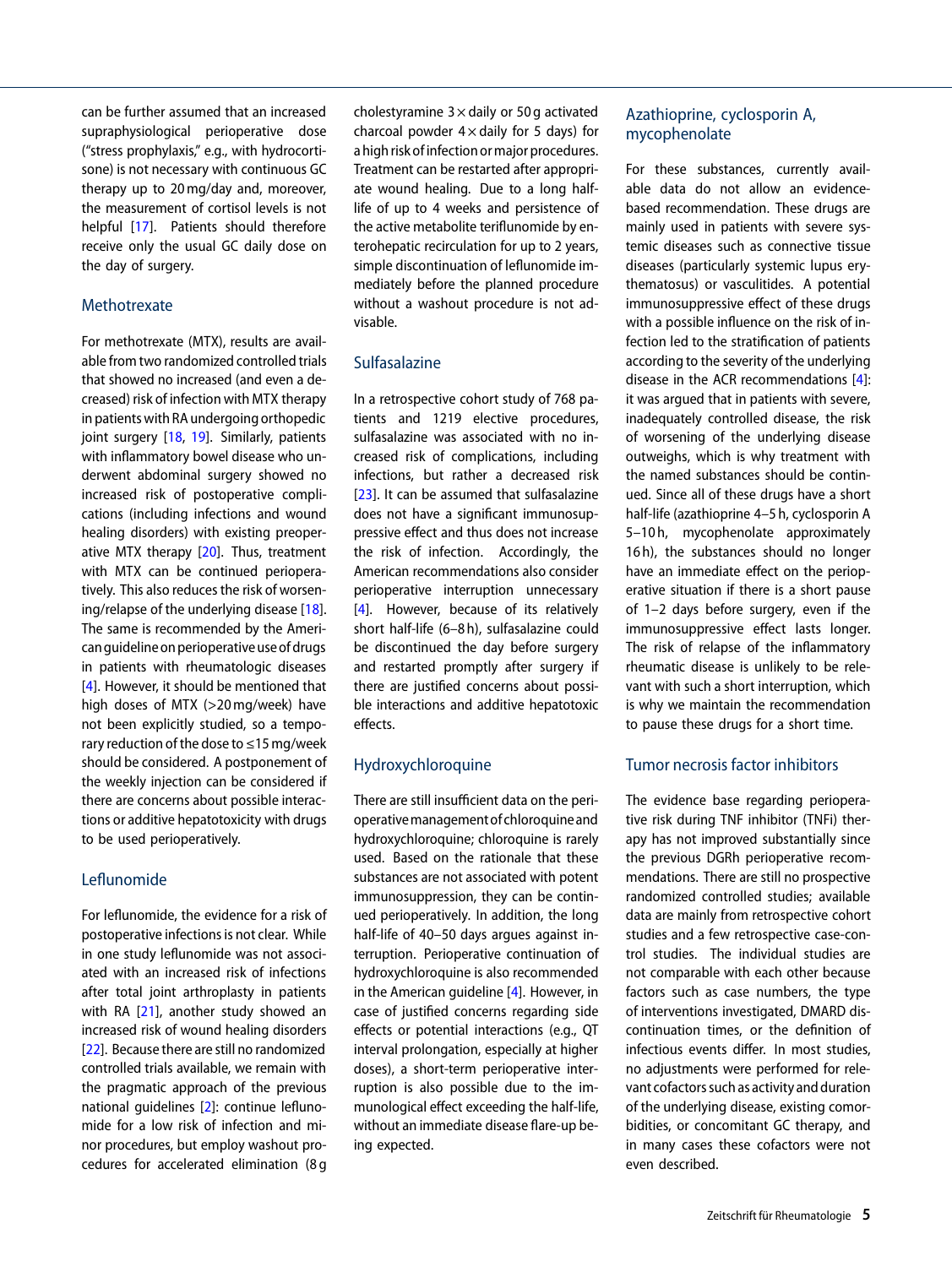Therefore, three meta-analyses published in recent years [\[24–](#page-9-4)[26\]](#page-9-5) should be interpreted with caution due to methodological aspects. In part, these meta-analyses refer to the same publications, resulting in a high degree of overlap. Clay et al. evaluated six studies with 2743 patients, comparing the risk of wound infections in 1360 patients with continued and 1383 with interrupted TNFi therapy [\[24\]](#page-9-4). The discontinuation time of TNFi varied, as did the type of intervention. Concomitant therapies and characteristics of the underlying diseases were not recorded, and the follow-up also varied. Two of the studies had very large case numbers and four studies had small case numbers. Discontinuation times ranged from 4 to 8 weeks for infliximab, 2 to 8weeksfor adalimumab, and 1 to 2 weeks for etanercept. A TNFi pause was associated with a significant risk reduction for perioperative infections (risk ratio [RR] 0.62), as well as for general complications (RR 0.60). Two studies also assessed the risk of relapse during the TNFi pause, which was significantly increased fivefold (RR 5.02).

In their meta-analysis, Mabille et al. initially included 12 studies for a comparison of postoperative infection risk in 4975 procedures under TNFi therapy vs. 61,090 in a control group under csDMARDs; five of the studies from the analysis by Clay et al. were also included [\[26\]](#page-9-5). Individually, only four of 12 studies found a significantly higher risk under TNFi, six showed a trend, and two found no difference in risk. In the meta-analysis, the risk ratio under TNFi was significantly increased (RR 1.81). Another meta-analysis including only seven of the studies compared interruption and continuation of TNFi therapy and found no significant difference in the risk of infection.

In a third meta-analysis, Goodman et al. evaluated the results from eight observational and three case-control studies, all of which were retrospective, again showing overlap with the other two meta-analyses [\[25\]](#page-9-6). Compared were 3681 patients with and 4310 without TNFi exposure in the perioperative period. All of the above weaknesses also applied to most of the studies evaluated in this publication, each to varying degrees. The analysis showed a significantly increased risk of infection

with an OR of 2.47 for the TNFi-exposed patients. An optimal time period for pausing TNFi therapy could not be determined in this meta-analysis due to the heterogeneity of the results.

The Japanese study by Kubota et al. provides an exampleof the potential benefit of adjusting for relevant cofactors before determining risk [\[27\]](#page-9-7). In this study, 267 patients with and 300 without bDMARD therapy ( $n = 245$  with TNFi) were retrospectively compared, adjusting for age, disease duration, prednisolone use, and type of surgery. After adjustment, the risk of infection was not increased with bDMARD therapy.

A number of other studies on this topic were published after the meta-analyses appeared. In a Swedish study, data from 494 arthroplasty procedures were retrospectively evaluated  $[28]$ . Among them were 157 patients with TNFi therapy. Only 19 cases (3.8%) of wound infection occurred, and no relation to DMARD therapy (including TNFi) was found. In addition, there were seven cases (1.4%) of prosthesis infections, including only one case in a patient with ongoing TNFi therapy.

A retrospective cohort study based on American insurance data investigated 4288 endoprosthetic procedures in patients treated with infliximab [\[29\]](#page-9-9). Infections with hospitalization within 30 days occurred in 270 cases (6.3%). Discontinuation of infliximab within 4 weeks before surgery was compared with a longer discontinuation period; there was no difference, i.e., no advantage, with a longer discontinuation period. In another retrospective cohort study by the same research group, the risk of infections with hospitalization within 30 days, as well as the risk of prosthesis infection within 1 year, was investigated in 9911 patients treated with various bDMARD therapies who underwent 10,923 procedures [\[11\]](#page-8-10). Infections with hospitalization occurred with similar frequency in the range of 6.8–9.0% among the individual bDMARDs, and the differences in prosthesis infections were also small.

A different approach was used by an American research group for 1818 elderly patients treatedwith infliximab and undergoing cardiovascular and intestinal procedures [\[30\]](#page-9-10). This group studied the impact of different intervals between the last infliximab administration and surgery (ranging from 0 to 90 days) on wound and other types of infections. The interval did not play a role in the occurrence of infections.

# » It is not proven that ongoing TNFi therapy increases the perioperative risk

In summary, the picture regarding the current evidence is heterogeneous. It cannot be safely assumed that ongoing TNFi therapy increases the perioperative risk. From general studies on the risk of serious infectious events in patients on DMARD therapy, we know that other factors such as the activity of the underlying disease, comorbidities, or concomitant GC therapy have a greater impacton the riskof serious infections than TNFi therapy [\[31\]](#page-9-11). However, the studies presented here did not rigorously consider these influencing factors. Thus, it is still not possible to determine the actual risk associated with TNFi therapy.

In particular, no evidence can be found that the length of the discontinuation period determines the risk of infection. Even the most recent Japanese meta-analysis from 2021 [\[32\]](#page-9-12) only distinguishes between bDMARD versus no bDMARD therapy and does not differentiate between perioperative interruption vs. continuation; thus, no recommendations can be derived from these data. Unfortunately, only two studies assessed the risk of flares in case of a long discontinuation, and both identified a substantial increase in risk. Based on these data, it does not seem justified to continue to recommend a treatment interruption period of two half-lives for TNFi therapy beforemajor surgery. Therefore, in accordance with current American recommendations, we recommend a treatment pause of only one dosing interval before major interventions and in the presence of other individual risk factors, i.e., a shortening of the originally recommended TNFirelated pause of two half-lives. This change seems justified given the absence of new negative evidence in the past 8 years of additional experience.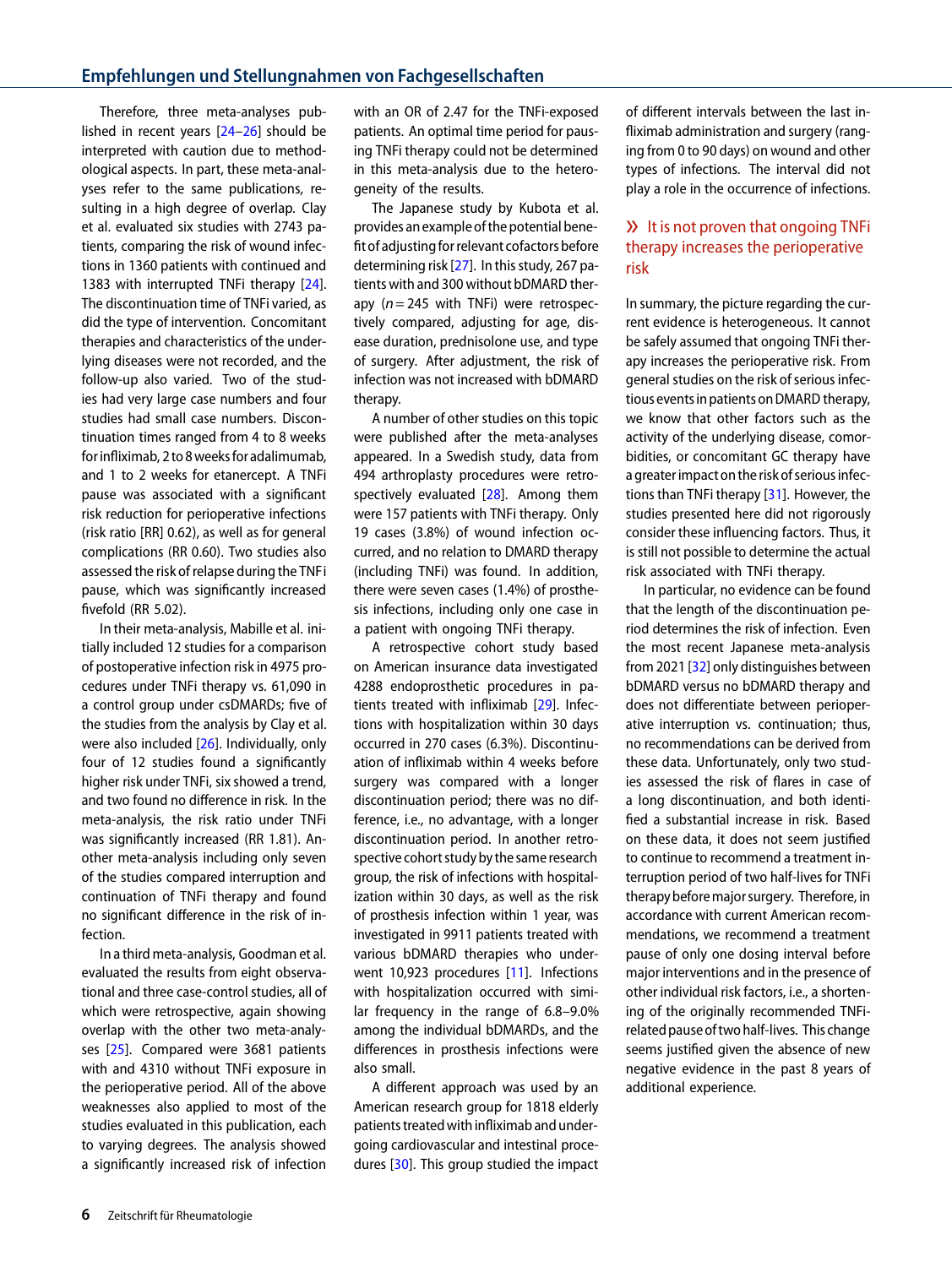<span id="page-6-0"></span>

| Usual treatment intervals of bi-<br>Table 3 |                            |  |  |  |
|---------------------------------------------|----------------------------|--|--|--|
| ologic disease-modifying antirheumatic      |                            |  |  |  |
| drugs (bDMARDs)                             | <b>Treatment interval</b>  |  |  |  |
| <b>TNF</b> inhibitors                       |                            |  |  |  |
| Weekly 50 mg, twice                         |                            |  |  |  |
| Etanercept                                  | weekly 25 mg               |  |  |  |
| Adalimumab                                  | 2 weeks                    |  |  |  |
| Certolizumab                                | 2 weeks                    |  |  |  |
| Golimumab                                   | s.c. 4 weeks, i.v. 8 weeks |  |  |  |
| Infliximab                                  | 6–8 weeks                  |  |  |  |
| T-cell costimulation blocker                |                            |  |  |  |
| Abatacept                                   | s.c. weekly, i.v. 4 weeks  |  |  |  |
| <b>B-cell depletion</b>                     |                            |  |  |  |
| Rituximab                                   | 4-6 months                 |  |  |  |
| II-1 inhibitors                             |                            |  |  |  |
| Anakinra                                    | Daily                      |  |  |  |
| Canakinumab                                 | Usually 4 weeks            |  |  |  |
| IL-6 receptor inhibitors                    |                            |  |  |  |
| Sarilumab                                   | 2 weeks                    |  |  |  |
| Tocilizumab                                 | s.c. weekly, i.v. 4 weeks  |  |  |  |
| IL-17 inhibitors                            |                            |  |  |  |
| Ixekizumab                                  | 4 weeks                    |  |  |  |
| Secukinumab                                 | 4 weeks                    |  |  |  |
| IL-23 (and IL-12/23) inhibitors             |                            |  |  |  |
| Guselkumab                                  | 8 weeks                    |  |  |  |
| Ustekinumab                                 | 12 weeks                   |  |  |  |
| <b>BLyS</b> inhibitor                       |                            |  |  |  |
| Belimumab                                   | i.v. 4 weeks, s.c. weekly  |  |  |  |
| TNF tumor necrosis factor, IL interleukin,  |                            |  |  |  |
| <b>BLyS</b> B lymphocyte stimulator         |                            |  |  |  |

## Abatacept

Three recent studies provide no evidence that a longer pause of abatacept reduces the risk of perioperative complications. In the French Orencia RA registry, which included 205 patients undergoing 263 surgical procedures (67% orthopedic), the median duration between the last abatacept infusion and surgery was 5.9 weeks (0.3–12.0 weeks), with no significant difference between patients with or without postoperative complications, including infections and wound healing disorders [\[33\]](#page-9-13). In a retrospective case-control study from Japan, orthopedic surgery patients treated with abatacept vs. csDMARDs ( $n = 97$  each) were compared with respect to postoperative complications. Comparisons of the time of perioperative pause of abatacept (<6 vs.  $≥7$  days, <14 vs.  $≥14$  days) and the mode of administration (intravenous

vs. subcutaneous) found no differences in complication rates [\[34\]](#page-9-14). US insurance data examined the impact of the time interval between the last abatacept administration and a knee or hip replacement in 1780 patients. The rate of hospitalized infections (9%), periprosthetic joint infections (2.4/100 periprosthetic joints), and inpatient readmissions(6.3%) did not differ significantly with continuous (<4 weeks) vs. paused administration (4–8 weeks or  $\geq$ 8 weeks) [\[35\]](#page-9-15). These data suggest that the duration of treatment interruption may well be reduced without accepting greater risk. Analogous to our American colleagues [\[5\]](#page-8-4), we recommend planning surgery for abatacept at the end of the treatment interval (**D** Table [3](#page-6-0)).

#### Rituximab

For B-cell depletion with rituximab, only one retrospective cohort study is available from the French AIR registry [\[36\]](#page-9-16). Of 133 patients, 94 orthopedic and 23 abdominal procedures were evaluated, and 9 patients had postoperative complications (8.5%). The median duration between the last infusion and surgery was 6.4 months (interquartile range 4.3–8.7 months) and did not differ relevantly between patients with or without complications. Data on immunoglobulin levels were not available. With insufficient data, we recommend scheduling elective procedures 4 months after the last infusion and at least 4 weeks before the next infusion. Since low immunoglobulin levels increase the risk of infection [\[37\]](#page-9-17), preoperative determination of immunoglobulin levels—particularly in cases with a high risk of infection or recurrent infections due to other risk factors and the type of surgery—could be useful, with consideration of immunoglobulin prophylaxis if levels are below 4 g/L [\[38,](#page-9-18) [39\]](#page-9-19) and surgery is within 3 weeks after immunoglobulin administration.

#### Interleukin-6 receptor inhibitors

In the REGATE registry for the IL-6 receptor inhibitor tocilizumab including 167 patientswith 165 surgeries(59%orthopedic), 15 complications occurred, 10 of which were serious. Aswith rituximab, therewere no significant differences in the mean time

intervals  $(4.94 \pm 1.74$  weeks) between the last tocilizumab infusion and surgery in patients with or without complications [\[40\]](#page-9-20). Itis important to note that tocilizumab suppresses the warning signs of postoperative infection (fever and C-reactive protein increases), but has no effect on the change in leukocyte count [\[41\]](#page-9-21). A comparative analysis of US Medicare data showed no differences in rates of hospitalized infections, periprosthetic joint infections, and inpatient readmissions among abatacept, adalimumab, etanercept, infliximab, rituximab, or tocilizumab [\[11\]](#page-8-10). However, the lower case numbers for tocilizumab  $(n= 389)$  and rituximab ( $n= 423$ ) limit the interpretation of this finding. There are currently no data on sarilumab. With uncertain data, for the time being, the recommendation remains to pause tocilizumab and sarilumab perioperatively, analogous to the other bDMARDs.

#### Interleukin-1, 17, 12/23, 23, and BLyS inhibitors

For the other IL inhibitors—anakinra, canakinumab, ixekizumab, secukinumab, guselkumab, and ustekinumab—and the BLyS inhibitor belimumab, there are still no data on perioperative use. Pragmatically and analogous to the other bDMARDs, we recommend scheduling the planned surgery at the end of the respective treatment interval (**a** Table [3](#page-6-0)). Since anakinra has a very short half-life (4–6 h), a pause of 1–2 days before surgery is sufficient.

#### Targeted synthetic DMARDs

The group of targeted synthetic DMARDs (tsDMARDs) or "small molecules" includes (as of September 2021) one PDE4 inhibitor (PDE4i) and four JAK inhibitors (JAKi), which have different approval spectrums. All five approved drugs are administered orally and have a short halflife (see **a** Table [4](#page-7-0)), which makes them easy to control before and after surgery and could theoretically be advantageous in terms of perioperative risk (including wound healing and infection). However, as these agents are still relatively new, the evidence regarding this risk among tsDMARDs is very limited and there are no prospective randomized controlled tri-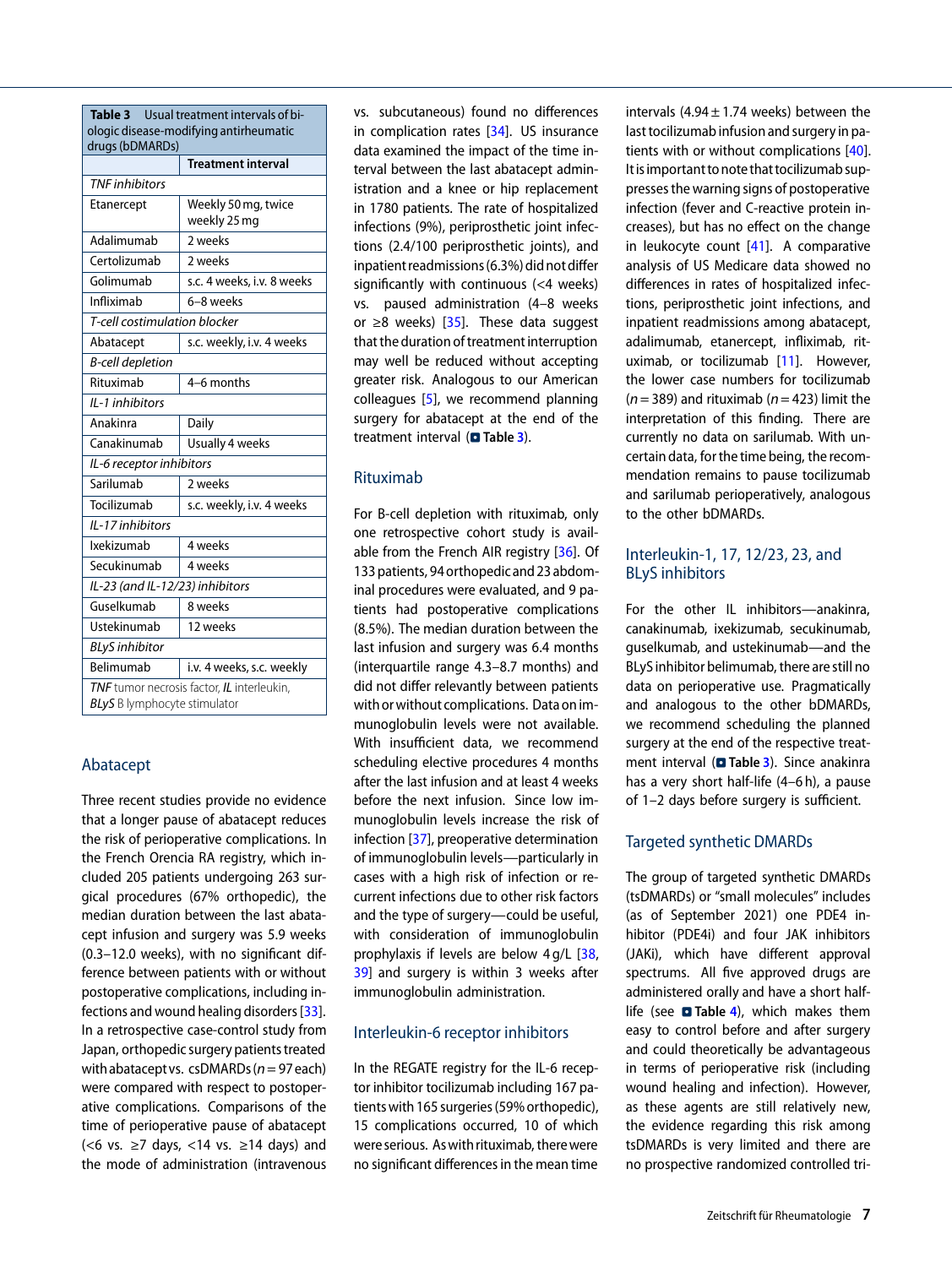<span id="page-7-0"></span>

| <b>Table 4</b> Half-lives of the targeted syn-<br>thetic disease-modifying antirheumatic<br>drugs (tsDMARDs) |                                                           |  |  |
|--------------------------------------------------------------------------------------------------------------|-----------------------------------------------------------|--|--|
|                                                                                                              | Mean half-life with<br>normal kidney or liver<br>function |  |  |
| <b>JAK</b> inhibitors                                                                                        |                                                           |  |  |
| <b>Baricitinib</b>                                                                                           | Approximately 12 h                                        |  |  |
| Filgotinib                                                                                                   | Approximately 7 h                                         |  |  |
| Tofacitinib                                                                                                  | Approximately 3 h (retard<br>approximately 6h)            |  |  |
| Upadacitinib                                                                                                 | Approximately 9-14h                                       |  |  |
| <b>PDF</b> inhibitors                                                                                        |                                                           |  |  |
| Apremilast                                                                                                   | Approximately 6-9 h                                       |  |  |
| <b>JAK</b> Janus kinase, PDE phosphodiesterase                                                               |                                                           |  |  |

als. Currently available evidence includes retrospective data from a case series describing 9 patients with RA who were treated with tofacitinib and underwent orthopedic surgery [\[42\]](#page-9-22), and data from the Medicare study  $[12]$  in which there was no increased risk of adjusted 90-day mortality and 30-day re-hospitalization with non-TNF bDMARDs or tsDMARDS  $(n= 29$  patients treated with tofacitinib). In a retrospective review of 53 patients with ulcerative colitis who had received tofacitinib within 4 weeks prior to abdominal colorectal surgery, rates of postoperative complications occurring within 90 days of surgery were determined. A total of 20 patients (37.7%) experienced postoperative complications, 6 patients (11%) experienced infection-related complications, and 7 patients (13.2%) experienced venous thromboembolism [\[43\]](#page-9-23). Due to the limited data, the ACR was also only able to make a recommendation based on indirect evidence from a meta-analysis on the overall risk of infection for tofacitinib vs. placebo or csDMARDs in their 2017 recommendations, and recommended a pause of 7 days before planned surgery [\[4\]](#page-8-3). Since JAKi increase the risk of venous thromboembolism [\[44\]](#page-9-24), a pause also seems reasonable for this reason. In our opinion, a 3–4-day pause before surgery is sufficient. Regarding apremilast, Italian authors of a 2018 review recommend pausing apremilast 3 days before surgery due to its short half-life [\[45\]](#page-9-25). There are no further data on this. According to the expert opinion of the DGRh, apremilast can be continued perioperatively. If paused, all tsDMARDs should be restarted as soon as possible when wound conditions are stable. Although randomized controlled trial data show that a shortterm interruption of therapy with baricitinib (in most cases ≤2 weeks) does not lead to a sustained worsening of the clinical situation [\[46\]](#page-9-26), treatment should be resumed within 3–5 days if possible due to the very short half-life. Under certain circumstances, even a few days of interrupted treatment may be sufficient to trigger a relapse. Therefore, a total break of 14 days perioperatively should not be exceeded, if possible.

### **Discussion**

Patients with inflammatory rheumatic diseases have an increased risk of postoperative complications, particularly infections after joint replacement [\[13,](#page-8-15) [47,](#page-9-27) [48\]](#page-9-28). With this in mind, the management of antirheumatic medications that could potentially increase this risk is an important decision that many physicians and patients face at some point during the course of the rheumatic disease. Since the introduction of bDMARD therapies in the early 2000s, surgical interventions have fortunately decreased, not only in Germany but also in many other countries [49-[53\]](#page-10-1). Nevertheless, surgical interventions are still more frequent in patients with inflammatory rheumatic diseases than in the healthy population [\[54\]](#page-10-2). Complications following surgery, on the other hand, appear to be declining over time. According to data from a systematic review of 44 studies on hip arthroplasty, the complication rate decreased by one half, from 10% in the 1990s to 5% in the 2010s. However, this was mainly related to revisions and periprosthetic fractures, while infections were more common, along with aseptic loosening [\[55\]](#page-10-3). The risk of infection therefore remains central in the assessment of whether antirheumatic therapy should be paused or continued perioperatively.

For recommendations regarding the duration of pausing antirheumatic drugs, we considered both the drug half-life and the assumed immunological duration of action. For some agents, especially the csDMARDs but also certain bDMARDs (e.g., rituximab) and JAKi, immunological

effects can extend beyond the half-life, so half-lives are a useful guide, but not always identical to the persistence of the immunological effect.

With regard to GC, we recommend setting the lowest possible dose in advance, which should then be kept stable perioperatively. For csDMARD therapies, we have retained the dose reduction of methotrexate to >20 mg/week and leflunomide "washout" if the risk of infection is high. For azathioprine, mycophenolate, and cyclosporin A, we continue to recommend a 1–2-day preoperative pause. In accordance with the updated American recommendations [\[5\]](#page-8-4) and based on the updated literature review, we recommend a treatment pause of only one dosing interval before major surgery and in the presence of other individual risk factors for bDMARD therapies. For JAKi therapies, we consider a 3–4-day pause to be sufficient for major surgery. Apremilast can be continued perioperatively.

Overall, there is increasing evidence that continuation of bDMARDs during the perioperative period is possible in many cases. In the absence of randomized trials, health insurance data are increasingly being evaluated for this question. These data give rise to cautious optimism that perioperative continuation of bDMARD therapy does not increase the postoperative risk of infection [\[11,](#page-8-10) [29,](#page-9-9) [35,](#page-9-15) [56\]](#page-10-4). In a Swedish hospital in Lund, TNFi and most other bDMARDs have not been routinely interrupted perioperatively since 2009. In the most recent study at this center, the infection rate was not increased, so the clinic maintains continuationof these agents before surgery [\[28\]](#page-9-8). Especially in view of the high infection risk of GC therapy, prolonged pausing of bDMARDs may actually be unfavorable, especially if this leads to a disease flare requiring higher-dose GC therapy.

# » Continuation of bDMARDs is possible in many cases

Another rationale for continuing treatment is frequent disease relapse within 6 weeks after hip or knee replacement [\[57\]](#page-10-5). On the other hand, no effect on function and pain at 1 year has been observed with postoperative relapses [\[58\]](#page-10-6), so it is debat-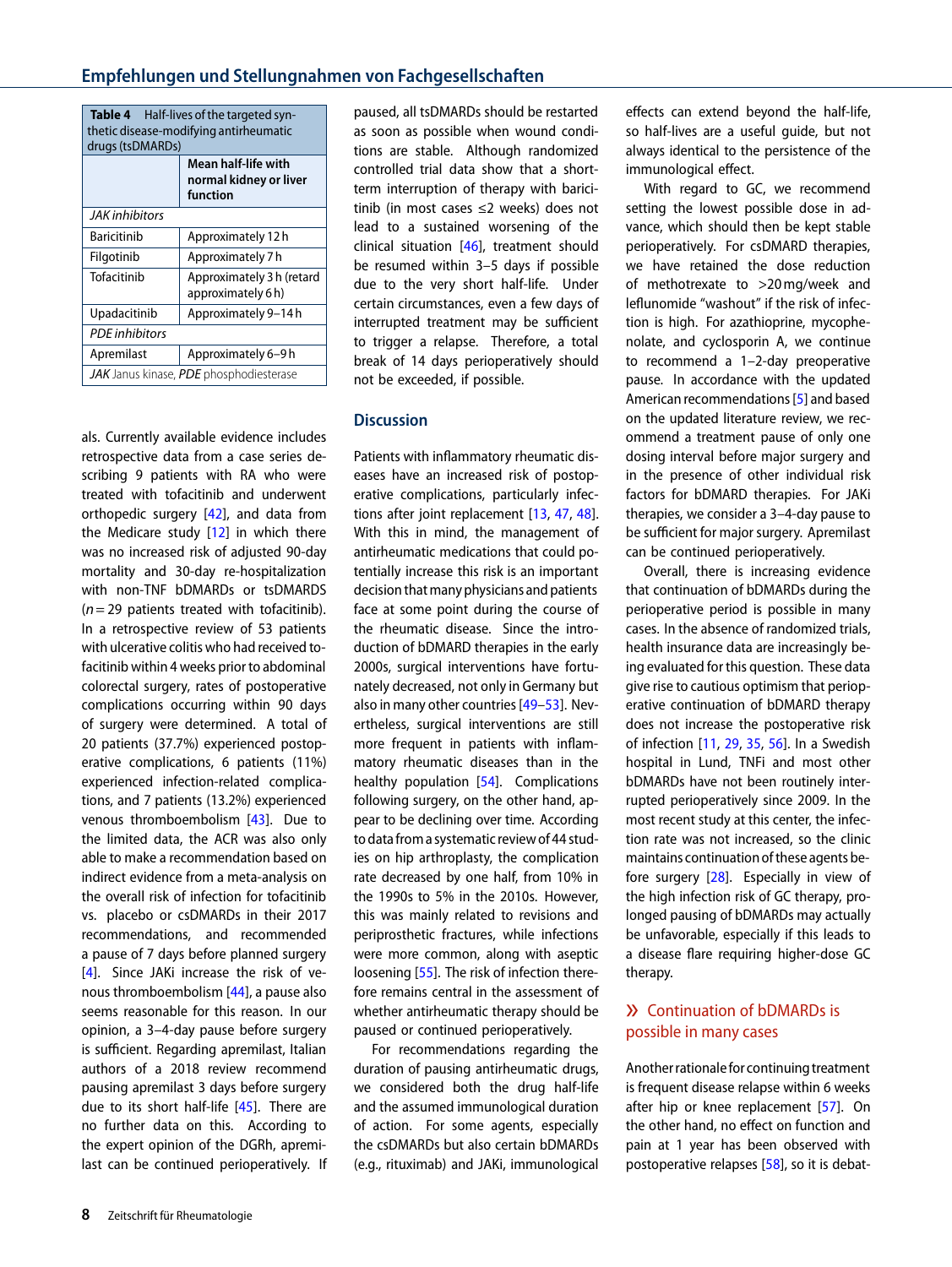able whether postoperative relapses can be tolerated as long as disease activity is not persistently high. A recently published small case-control study reported an increased likelihood of periprosthetic infections after total arthroplasty in 26 patients who continued biologic therapy compared with 58 patients who paused therapy [\[59\]](#page-10-7). Therefore, further data are awaited inorder to be able to better answer the question of pausing or continuing bDMARD therapy prior to surgery.

In addition to the most common surgical procedures of knees and hips, there are also studies with smaller numbers of cases that show no increased complication rates for procedures involving shoulder, foot and ankle, and spine during antirheumatic therapy [\[60–](#page-10-8)[62\]](#page-10-9). Similarly, for hand surgery, there were no increased complications in patients who continued DMARD therapy, but this included few patients on bDMARDs [\[63\]](#page-10-10). For spinal deformity corrections, RA patients had a higher complication rate overall, particularly pulmonary thromboembolism [\[64\]](#page-10-11). In a small study of 39 RA patients who underwent cervical arthrodesis, there were no increased complications when DMARD therapy was continued  $(n=19)$ [\[65\]](#page-10-12). However, there are no specific recommendations for spinal procedures. Expert opinion advises interruption of DMARDs analogous to the ACR recommendations [\[66\]](#page-10-13).

#### **Practical conclusion**

- <sup>4</sup> **The perioperative risk of infection is a multifactorial event, but drug therapy is a major modifiable factor.**
- <sup>4</sup> **Whether biologic disease-modifying antirheumatic drugs (bDMARDs) and targeted synthetic DMARDs (tsDMARDs) increase the risk of infection perioperatively, and what role the discontinuation period plays in this, remains unclear with the current evidence.**
- <sup>4</sup> **However, it is certain that glucocorticoids, especially in doses above 10mg/day, significantly increase the risk of infection. Therefore, in the updated recommendations of the German Society for Rheumatology (DGRh), the perioperative pause of bDMARDs has been reduced from at least two half-lives to one treatment interval in order to minimize the risk of disease relapse during prolonged therapy interruption.**

<sup>4</sup> **The newer small molecules such as Janus kinase inhibitors (JAKi) have very short half-lives and should not be paused perioperatively for an extended period in order to avoid disease relapses.**

#### **Corresponding address**

#### **Prof. Klaus Krüger, MD**

Rheumatology Practice Center Munich St.-Bonifatius-Str. 5, 81541 Munich, Germany klaus.krueger@med.uni-muenchen.de

#### **Declarations**

**Conflict of interest.** K. Albrecht, D. Poddubnyy, J. Leipe, P. Sewerin, C. Iking-Konert, R. Scholz, and K. Krüger declare that they have no competing interests.

For this article no studies with human participants or animals were performed by any of the authors. All studies performed were in accordance with the ethical standards indicated in each case.

The supplement containing this article is not sponsored by industry.

#### **References**

- <span id="page-8-0"></span>1. Callhoff J, Thiele K, Henes J, Richter J, Aringer M, Zink A, Albrecht K(2018) Deutlicher Rückgang von Gelenkoperationen bei Patienten mit rheumatoider Arthritis: Ergebnisse der Kerndokumentation 1996–2016. German Medical Science GMS Publishing House, Düsseldorf [https://doi.org/10.](https://doi.org/10.3205/18dgrh057) [3205/18dgrh057](https://doi.org/10.3205/18dgrh057)
- <span id="page-8-1"></span>2. Krüger K, Albrecht K, Rehart S, Scholz R, Kommission Pharmakotherapie der DGRh (2014) Empfehlungen der Deutschen Gesellschaft für Rheumatologie zur perioperativen Vorgehensweise unter Therapie mit DMARD und Biologicals bei entzündlich-rheumatischen Erkrankungen. Z Rheumatol73(1):77–84. [https://doi.org/10.](https://doi.org/10.1007/s00393-013-1301-z) [1007/s00393-013-1301-z](https://doi.org/10.1007/s00393-013-1301-z)
- <span id="page-8-2"></span>3. Krüger K (2017) Perioperatives Management bei Gelenkeingriffen unter immunsuppressiver Therapie. Z Rheumatol 76(9):767-775. [https://doi.](https://doi.org/10.1007/s00393-017-0379-0) [org/10.1007/s00393-017-0379-0](https://doi.org/10.1007/s00393-017-0379-0)
- <span id="page-8-3"></span>4. Goodman SM, Springer B, Guyatt G et al (2017) 2017 American college of rheumatology/ American association of hip and knee surgeons guideline for the perioperative management of antirheumatic medication in patients with rheumatic diseases undergoing elective total hip or total knee arthroplasty. Arthritis Rheumatol 69(8):1538–1551. [https://doi.org/10.1002/art.](https://doi.org/10.1002/art.40149) [40149](https://doi.org/10.1002/art.40149)
- <span id="page-8-4"></span>5. Goodman SM, George MD (2020) Should we stop or continue conventional synthetic (including glucocorticoids) and targeted DMARDs before surgery in patients with inflammatory rheumatic diseases? RMD Open. [https://doi.org/10.1136/](https://doi.org/10.1136/rmdopen-2020-001214) [rmdopen-2020-001214](https://doi.org/10.1136/rmdopen-2020-001214)
- <span id="page-8-5"></span>6. Premkumar A, Morse K, Levack AE, Bostrom MP, Carli AV (2018) Periprosthetic joint infection in patients with inflammatory joint disease:

prevention and diagnosis. Curr Rheumatol Rep 20(11):68. [https://doi.org/10.1007/s11926-018-](https://doi.org/10.1007/s11926-018-0777-6) [0777-6](https://doi.org/10.1007/s11926-018-0777-6)

- <span id="page-8-6"></span>7. Rehart S, Wickler B, Henniger M (2020) Perioperatives Management bei der Traumaversorgung von "Rheumatikern" unter Immunsuppression. Unfallchirurg 123(8):588–596. [https://doi.org/10.](https://doi.org/10.1007/s00113-020-00826-2) [1007/s00113-020-00826-2](https://doi.org/10.1007/s00113-020-00826-2)
- <span id="page-8-7"></span>8. Chalmers BP, Weston JT, Osmon DR, Hanssen AD, Berry DJ, Abdel MP (2019) Prior hip or knee prosthetic joint infection in another joint increases risk three-fold of prosthetic joint infection after primary total knee arthroplasty: amatched control study. Bone Joint J 101(7):91–97. [https://doi.org/](https://doi.org/10.1302/0301-620X.101B7.BJJ-2018-1189.R1) [10.1302/0301-620X.101B7.BJJ-2018-1189.R1](https://doi.org/10.1302/0301-620X.101B7.BJJ-2018-1189.R1)
- <span id="page-8-8"></span>9. Schiegnitz EA, Hoefert S, Otto S et al (2018) S3- Leitlinie Antiresorptiva-assoziierte Kiefernekrosen (AR-ONJ). [https://www.awmf.org/uploads/](https://www.awmf.org/uploads/tx_szleitlinien/007-091l_S3_Antiresorptiva-assoziierte-Kiefernekrosen-AR-ONJ_2018-12.pdf) [tx\\_szleitlinien/007-091l\\_S3\\_Antiresorptiva](https://www.awmf.org/uploads/tx_szleitlinien/007-091l_S3_Antiresorptiva-assoziierte-Kiefernekrosen-AR-ONJ_2018-12.pdf)[assoziierte-Kiefernekrosen-AR-ONJ\\_2018-12.](https://www.awmf.org/uploads/tx_szleitlinien/007-091l_S3_Antiresorptiva-assoziierte-Kiefernekrosen-AR-ONJ_2018-12.pdf) [pdf.](https://www.awmf.org/uploads/tx_szleitlinien/007-091l_S3_Antiresorptiva-assoziierte-Kiefernekrosen-AR-ONJ_2018-12.pdf) Zugegriffen: 1. Sept. 2021
- <span id="page-8-9"></span>10. Hoefert S (2019) Medikamenten-assoziierte Kiefernekrosen – Relevanz aus rheumatologischer Sicht? Arthritis Rheuma 39:385–390. [https://doi.](https://doi.org/10.1055/a-1037-0874) [org/10.1055/a-1037-0874](https://doi.org/10.1055/a-1037-0874)
- <span id="page-8-10"></span>11. George MD, Baker JF, Winthrop K, Curtis JR (2019) Risk of biologics and glucocorticoids in patients with rheumatoid arthritis undergoing arthroplasty. Ann Intern Med 171(9):680. [https://](https://doi.org/10.7326/L19-0528) [doi.org/10.7326/L19-0528](https://doi.org/10.7326/L19-0528)
- <span id="page-8-14"></span>12. George MD, Baker JF, Winthrop KL et al (2020) Immunosuppression and the risk of readmission and mortality in patientswith rheumatoid arthritis undergoinghipfracture,abdominopelvicandcardiac surgery. Ann Rheum Dis 79(5):573–580. [https://](https://doi.org/10.1136/annrheumdis-2019-216802) [doi.org/10.1136/annrheumdis-2019-216802](https://doi.org/10.1136/annrheumdis-2019-216802)
- <span id="page-8-15"></span>13. Cordtz RL, Zobbe K, Hojgaard P (2018) Predictors of revision, prosthetic joint infection andmortality following total hip or total knee arthroplasty in patients with rheumatoid arthritis: a nationwide cohort study using Danish healthcare registers. Ann RheumDis77(2):281–288. [https://doi.org/10.](https://doi.org/10.1136/annrheumdis-2017-212339) [1136/annrheumdis-2017-212339](https://doi.org/10.1136/annrheumdis-2017-212339)
- <span id="page-8-11"></span>14. Kittle H, Ormseth A, Patetta MJ, Sood A, Gonzalez MH (2020) Chronic corticosteroid use as a risk factor for perioperative complications in patients undergoing total joint arthroplasty. J Am Acad Orthop Surg Glob Res Rev 4(7):e2000001. [https://](https://doi.org/10.5435/JAAOSGlobal-D-20-00001) [doi.org/10.5435/JAAOSGlobal-D-20-00001](https://doi.org/10.5435/JAAOSGlobal-D-20-00001)
- <span id="page-8-12"></span>15. Somayaji R, Barnabe C, Martin L (2013) Risk factors for infection following total joint arthroplasty in rheumatoid arthritis. Open Rheumatol J 7:119–124. [https://doi.org/10.2174/](https://doi.org/10.2174/1874312920131210005) [1874312920131210005](https://doi.org/10.2174/1874312920131210005)
- <span id="page-8-13"></span>16. Au K, Reed G, Curtis JR, Kremer JM, Greenberg JD, Strand V, Furst DE, Investigators C (2011) High disease activity is associatedwith an increased risk of infection in patients with rheumatoid arthritis. Ann RheumDis70(5):785–791. [https://doi.org/10.](https://doi.org/10.1136/ard.2010.128637) [1136/ard.2010.128637](https://doi.org/10.1136/ard.2010.128637)
- <span id="page-8-16"></span>17. Marik PE, Varon J (2008) Requirement of perioperative stress doses of corticosteroids: a systematic review of the literature. Arch Surg 143(12):1222–1226. [https://doi.org/10.1001/](https://doi.org/10.1001/archsurg.143.12.1222) [archsurg.143.12.1222](https://doi.org/10.1001/archsurg.143.12.1222)
- <span id="page-8-17"></span>18. Grennan DM, Gray J, Loudon J, Fear S (2001) Methotrexate and early postoperative complications in patients with rheumatoid arthritis undergoing elective orthopaedic surgery. Ann Rheum Dis 60(3):214–217. [https://doi.org/10.](https://doi.org/10.1136/ard.60.3.214) [1136/ard.60.3.214](https://doi.org/10.1136/ard.60.3.214)
- <span id="page-8-18"></span>19. Sany J, Anaya JM, Canovas F, Combe B, Jorgensen C, Saker S, Thaury MN, Gavroy JP (1993) Influence of methotrexate on the frequency of postoperative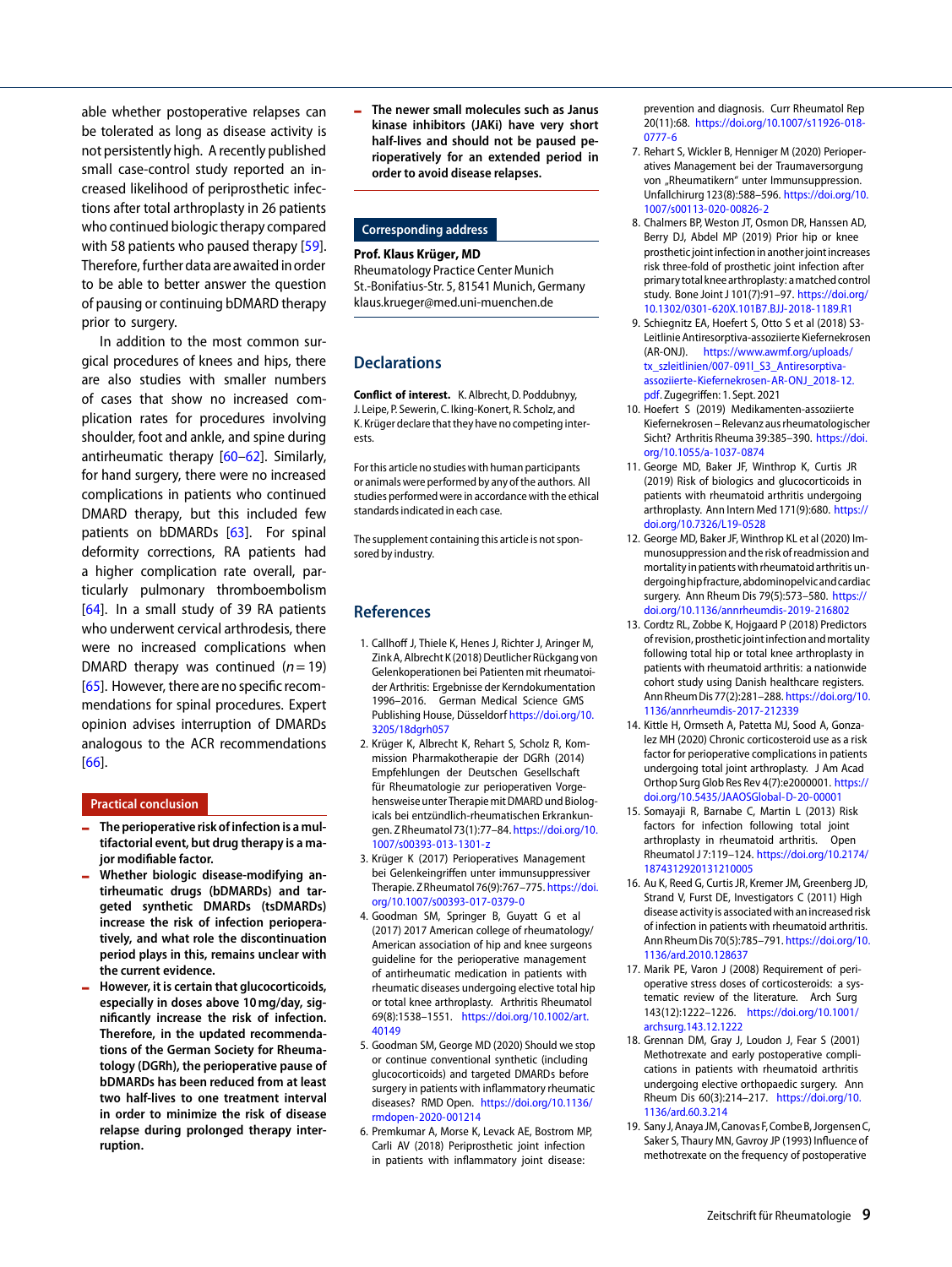# **Empfehlungen und Stellungnahmen von Fachgesellschaften**

infectious complications in patients with rheumatoidarthritis. J Rheumatol20(7):1129–1132

- <span id="page-9-0"></span>20. AfzaliA,ParkCJ,ZhuK,HuJK,SharmaP,SinananMN, Lee SD (2016) Preoperative use of methotrexate and the risk of early postoperative complications in patients with inflammatory bowel disease. Inflamm Bowel Dis 22(8):1887–1895. [https://doi.](https://doi.org/10.1097/MIB.0000000000000780) [org/10.1097/MIB.0000000000000780](https://doi.org/10.1097/MIB.0000000000000780)
- <span id="page-9-1"></span>21. Tanaka N, Sakahashi H, Sato E, Hirose K, Ishima T, Ishii S(2003) Examination of the risk of continuous leflunomide treatment on the incidence of infectious complications after joint arthroplasty in patients with rheumatoid arthritis. J Clin Rheumatol 9(2):115–118. [https://doi.org/10.](https://doi.org/10.1097/01.RHU.0000062514.54375.bd) [1097/01.RHU.0000062514.54375.bd](https://doi.org/10.1097/01.RHU.0000062514.54375.bd)
- <span id="page-9-2"></span>22. Fuerst M, Mohl H, Baumgartel K, Ruther W (2006) Leflunomide increases the risk of early healing complications in patientswith rheumatoid arthritis undergoing elective orthopedic surgery. Rheumatol Int 26(12):1138–1142. [https://doi.org/](https://doi.org/10.1007/s00296-006-0138-z) [10.1007/s00296-006-0138-z](https://doi.org/10.1007/s00296-006-0138-z)
- <span id="page-9-3"></span>23. denBroederAA,CreemersMC,Fransen J,de JongE, de Rooij DJ, Wymenga A, de Waal-Malefijt M, van den Hoogen FH (2007) Risk factors for surgical site infections and other complications in elective surgery in patients with rheumatoid arthritis with special attention for anti-tumor necrosis factor: a large retrospective study. J Rheumatol 34(4):689–695
- <span id="page-9-4"></span>24. Clay M, Mazouyes A, Gilson M, Gaudin P, Baillet A (2016) Risk of postoperative infections and the discontinuation of TNF inhibitors in patients with rheumatoid arthritis: a meta-analysis. Joint Bone Spine 83(6):701–705. [https://doi.org/10.1016/j.](https://doi.org/10.1016/j.jbspin.2015.10.019) [jbspin.2015.10.019](https://doi.org/10.1016/j.jbspin.2015.10.019)
- <span id="page-9-6"></span>25. Goodman SM, Menon I, Christos PJ, Smethurst R, Bykerk VP (2016) Management of perioperative tumour necrosisfactor alpha inhibitors in rheumatoid arthritis patients undergoing arthroplasty: a systematic review and meta-analysis. Rheumatology(Oxford) 55(3):573–582. [https://doi.org/10.](https://doi.org/10.1093/rheumatology/kev364) [1093/rheumatology/kev364](https://doi.org/10.1093/rheumatology/kev364)
- <span id="page-9-5"></span>26. Mabille C, Degboe Y, Constantin A, Barnetche T, Cantagrel A, Ruyssen-Witrand A (2017) Infectious risk associated to orthopaedic surgery for rheumatoid arthritis patients treated by anti-TNFalpha. Joint Bone Spine 84(4):441–445. <https://doi.org/10.1016/j.jbspin.2016.06.011>
- <span id="page-9-7"></span>27. Kubota A, Sekiguchi M, Nakamura T, Miyazaki Y, Suguro T (2014) Does use of a biologic agent increase the incidence of postoperative infection in surgery for rheumatoid arthritis after total joint arthroplasty? Mod Rheumatol 24(3):430–433. <https://doi.org/10.3109/14397595.2013.844387>
- <span id="page-9-8"></span>28. Borgas Y, Gulfe A, Kindt M, Stefansdottir A (2020) Anti-rheumatic treatment and prosthetic joint infection: an observational study in 494 elective hip and knee arthroplasties. BMC Musculoskelet Disord 21(1):410. [https://doi.org/](https://doi.org/10.1186/s12891-020-03459-z) [10.1186/s12891-020-03459-z](https://doi.org/10.1186/s12891-020-03459-z)
- <span id="page-9-9"></span>29. George MD, Baker JF, Hsu JY, Wu Q, Xie F, Chen L, Yun H, Curtis JR (2017) Perioperative timing of Infliximab and the risk of serious infection after elective hip and knee arthroplasty. Arthritis Care Res(Hoboken)69(12):1845–1854. [https://doi.org/](https://doi.org/10.1002/acr.23209) [10.1002/acr.23209](https://doi.org/10.1002/acr.23209)
- <span id="page-9-10"></span>30. Ward MM, Dasgupta A (2020) Pre-operative withholdingof infliximaband the riskof infections after major surgery in patients with rheumatoid arthritis. Rheumatology (Oxford) 59(12):3917–3926. <https://doi.org/10.1093/rheumatology/keaa291>
- <span id="page-9-11"></span>31. Strangfeld A, Eveslage M, Schneider M, Bergerhausen HJ, Klopsch T, Zink A, Listing J (2011) Treatment benefit or survival of the fittest: what

drives the time-dependent decrease in serious infection rates underTNFinhibition andwhat does this imply for the individual patient? Ann Rheum Dis 70(11):1914–1920. [https://doi.org/10.1136/](https://doi.org/10.1136/ard.2011.151043) [ard.2011.151043](https://doi.org/10.1136/ard.2011.151043)

- <span id="page-9-12"></span>32. Ito H, Murata K, Sobue Y, Kojima T, Nishida K, Matsushita I, Kawahito Y, Kojima M, Hirata S, Kaneko Y, Kishimoto M, Kohno M, Mori M, Morinobu A, Murashima A, Seto Y, Sugihara T, Tanaka E, Nakayama T, Harigai M(2021) Comprehensive risk analysisof postoperative complications in patients with rheumatoid arthritis for the 2020 update of the Japancollegeof rheumatologyclinicalpractice guidelines for the management of rheumatoid arthritis. Mod Rheumatol. [https://doi.org/10.](https://doi.org/10.1080/14397595.2021.1913824) [1080/14397595.2021.1913824](https://doi.org/10.1080/14397595.2021.1913824)
- <span id="page-9-13"></span>33. Latourte A, Gottenberg JE, Luxembourger C, Pane I, Claudepierre P, Richette P, Lafforgue P, Combe B, CantagrelA,Sibilia J,FlipoRM,GaudinP,VittecoqO, Schaeverbeke T, Dougados M, Sellam J, Ravaud P, Mariette X, Seror R (2017) Safety of surgery in patients with rheumatoid arthritis treated by abatacept: data from the French Orencia in rheumatoid arthritis registry. Rheumatology (Oxford) 56(4):629–637. [https://doi.org/10.1093/](https://doi.org/10.1093/rheumatology/kew476) [rheumatology/kew476](https://doi.org/10.1093/rheumatology/kew476)
- <span id="page-9-14"></span>34. Ito H, Tsuji S, Nakayama M, Mochida Y, Nishida K, Ishikawa H, Kojima T, Matsumoto T, Kubota A, Mochizuki T, Sakuraba K, Matsushita I, Nakajima A, Hara R, Haraguchi A, Matsubara T, Kanbe K, Nakagawa N, Hamaguchi M, Momohara S, Consortium J (2020) Does abatacept increase postoperative adverse events in rheumatoid arthritis compared with conventional synthetic disease-modifying drugs? J Rheumatol 47(4):502–509. [https://doi.](https://doi.org/10.3899/jrheum.181100) [org/10.3899/jrheum.181100](https://doi.org/10.3899/jrheum.181100)
- <span id="page-9-15"></span>35. George MD, Baker JF, Winthrop K, Alemao E, Chen L, Connolly S, Hsu JY, Simon TA, Wu Q, Xie F, Yang S, CurtisJR(2019)Timingofabataceptbeforeelective arthroplasty and risk of postoperative outcomes. Arthritis Care Res (Hoboken) 71(9):1224–1233. <https://doi.org/10.1002/acr.23843>
- <span id="page-9-16"></span>36. Godot S, Gottenberg JE, Paternotte S, Pane I, Combe B, Sibilia J, Flipo RM, Schaeverbeke T, Ravaud P, Toussirot E, Berenbaum F, Mariette X, Wendling D, Sellam J (2013) Safety of surgery after rituximab therapyin133 patientswith rheumatoid arthritis: data from the autoimmunity and rituximab registry. Arthritis Care Res (Hoboken) 65(11):1874–1879. [https://doi.org/10.1002/acr.](https://doi.org/10.1002/acr.22056) [22056](https://doi.org/10.1002/acr.22056)
- <span id="page-9-17"></span>37. MdYusofMY,VitalEM,McElvennyDM,HensorEMA, Das S, Dass S, Rawstron AC, Buch MH, Emery P, Savic S (2019) Predicting severe infection and effects of hypogammaglobulinemia during therapy with rituximab in rheumatic and musculoskeletal diseases. Arthritis Rheumatol 71(11):1812–1823. <https://doi.org/10.1002/art.40937>
- <span id="page-9-18"></span>38. Kneitz C, Krüger K(2021) Infektionsprophylaxe bei rheumatologischen Erkrankungen. Z Rheumatol 80(2):149–157. [https://doi.org/10.1007/s00393-](https://doi.org/10.1007/s00393-020-00938-5) [020-00938-5](https://doi.org/10.1007/s00393-020-00938-5)
- <span id="page-9-19"></span>39. Hanitsch L, Baumann U, Boztug K et al (2019) S3- Leitlinie 18-001: Therapie primärer Antikörpermangelerkrankungen. [www.awmf.org/uploads/](http://www.awmf.org/uploads/tx_szleitlinien/189-001l) [tx\\_szleitlinien/189-001l.](http://www.awmf.org/uploads/tx_szleitlinien/189-001l) Zugegriffen: 1. Sept. 2021
- <span id="page-9-20"></span>40. Morel J, Locci M, Banal F, Combe B, Cormier G, Dougados M, Flipo RM, Marcelli C, Pham T, Rist S, Solau GE, Sibilia J, Lukas C(2020) Safety of surgery in patients with rheumatoid arthritis treated with tocilizumab: data from the French (REGistry-RoAcTEmra) Regate registry. Clin Exp Rheumatol 38(3):405–410
- <span id="page-9-21"></span>41. Hirao M, Hashimoto J, Tsuboi H, Nampei A, Nakahara H, Yoshio N, Mima T, Yoshikawa H, NishimotoN(2009)Laboratoryandfebrilefeatures after joint surgery in patients with rheumatoid arthritis treated with tocilizumab. Ann Rheum Dis 68(5):654–657. [https://doi.org/10.1136/ard.2008.](https://doi.org/10.1136/ard.2008.090068) [090068](https://doi.org/10.1136/ard.2008.090068)
- <span id="page-9-22"></span>42. Nishida K, Harada R, Nasu Y, Takeshita A, Nakahara R, Natsumeda M, Ozaki T (2018) The clinical course of patients with rheumatoid arthritis who underwent orthopaedic surgeries under disease control by tofacitinib. Mod Rheumatol 28(6):1063–1065. [https://doi.org/10.](https://doi.org/10.1080/14397595.2018.1427431) [1080/14397595.2018.1427431](https://doi.org/10.1080/14397595.2018.1427431)
- <span id="page-9-23"></span>43. Lightner AL, Vaidya P, Holubar S, Warusavitarne J, Sahnan K, Carrano FM, Spinelli A, Zaghiyan K, Fleshner PR (2021) Perioperative safety of tofacitinib in surgical ulcerative colitis patients. Colorectal Dis 23(8):2085–2090. [https://doi.org/](https://doi.org/10.1111/codi.15702) [10.1111/codi.15702](https://doi.org/10.1111/codi.15702)
- <span id="page-9-24"></span>44. Ketfi C, Boutigny A, Mohamedi N, Bouajil S, Magnan B, Amah G, Dillinger JG (2021) Risk of venous thromboembolismin rheumatoidarthritis. Joint Bone Spine88(3):105122. [https://doi.org/10.](https://doi.org/10.1016/j.jbspin.2020.105122) [1016/j.jbspin.2020.105122](https://doi.org/10.1016/j.jbspin.2020.105122)
- <span id="page-9-25"></span>45. Gualtierotti R, Parisi M, Ingegnoli F (2018) Perioperative management of patients with inflammatory rheumatic diseases undergoing major orthopaedic surgery: a practical overview. Adv Ther 35(4):439–456. [https://doi.org/10.1007/](https://doi.org/10.1007/s12325-018-0686-0) [s12325-018-0686-0](https://doi.org/10.1007/s12325-018-0686-0)
- <span id="page-9-26"></span>46. Emery P, Tanaka Y, Cardillo T, Schlichting D, Rooney T, Beattie S, Helt C, Smolen JS (2020) Temporary interruption of baricitinib: characterization of interruptions and effect on clinical outcomes in patients with rheumatoid arthritis. Arthritis Res Ther 22(1):115. [https://doi.org/10.1186/s13075-](https://doi.org/10.1186/s13075-020-02199-8) [020-02199-8](https://doi.org/10.1186/s13075-020-02199-8)
- <span id="page-9-27"></span>47. Cordtz R, Odgaard A, Kristensen LE, Overgaard S, Dreyer L (2020) Risk of medical complications following total hipor knee arthroplasty in patients with rheumatoid arthritis: a register-based cohort study from Denmark. Semin Arthritis Rheum 50(1):30–35. [https://doi.org/10.1016/j.semarthrit.](https://doi.org/10.1016/j.semarthrit.2019.06.007) [2019.06.007](https://doi.org/10.1016/j.semarthrit.2019.06.007)
- <span id="page-9-28"></span>48. Richardson SS, Kahlenberg CA, Goodman SM, Russell LA, Sculco TP, Sculco PK, Figgie MP (2019) Inflammatory arthritis is a risk factor for multiple complications after total hip arthroplasty: a population-based comparative study of 68,348 patients. J Arthroplasty 34(6):1150–1154.e2. <https://doi.org/10.1016/j.arth.2019.02.018>
- <span id="page-9-29"></span>49. Nystad TW, Fenstad AM, Furnes O, Havelin LI, Skredderstuen AK, Fevang BT (2016) Reduction in orthopaedic surgery in patients with rheumatoid arthritis: a Norwegian register-based study. Scand J Rheumatol 45(1):1–7. [https://doi.org/10.3109/](https://doi.org/10.3109/03009742.2015.1050451) [03009742.2015.1050451](https://doi.org/10.3109/03009742.2015.1050451)
- 50. Gogna R, Cheung G, Arundell M, Deighton C, Lindau TR (2015) Rheumatoid hand surgery: is thereadecline? A22-yearpopulation-based study. Hand (N Y) 10(2):272–278. [https://doi.org/10.](https://doi.org/10.1007/s11552-014-9708-9) [1007/s11552-014-9708-9](https://doi.org/10.1007/s11552-014-9708-9)
- 51. Cordtz R, Hawley S, Prieto-Alhambra D, Hojgaard P, Zobbe K, Kristensen LE, Overgaard S, Odgaard A, Soussi BG, Dreyer L(2020) Reduction in upper limb joint surgeryamong rheumatoidarthritis patients: an interrupted time-series analysis using Danish health care registers. Arthritis Care Res (Hoboken) 72(2):274–282. <https://doi.org/10.1002/acr.23835>
- 52. Cordtz RL, Hawley S, Prieto-Alhambra D, Hojgaard P, Zobbe K, Overgaard S, Odgaard A, Kristensen LE, Dreyer L(2018) Incidence of hip and knee replacement in patients with rheumatoid